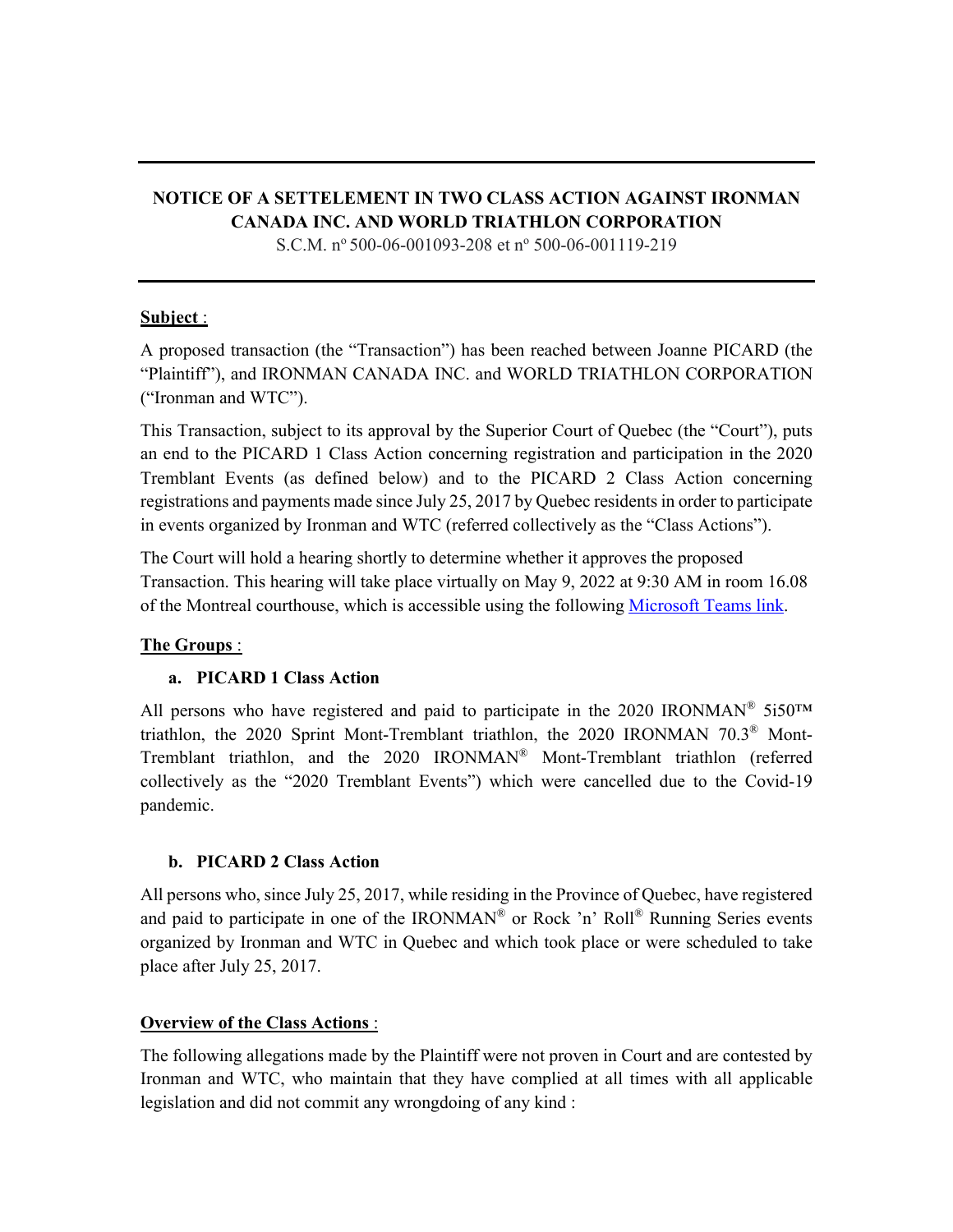#### **a. PICARD 1 Class Action**

According to the Plaintiff, Ironman and WTC allegedly engaged in illegal conduct by neglecting to immediately refund in full the registration fees paid by the members of the PICARD 1 Class Action for the 2020 Tremblant Events that were cancelled due to the Covid-19 pandemic.

## **b. PICARD 2 Class Action**

According to the Plaintiff, Ironman and WTC allegedly required from the members of the PICARD 2 Class Action a higher price than announced to register for the IRONMAN<sup>®</sup> or Rock 'n' Roll® Running Series events organized by Ironman and WTC in Quebec and which took place or were scheduled to take place after July 25, 2017.

## **What Does the Transaction Provide?**

Without any admission of liability, for the purpose of avoiding a trial and the additional costs and expenses related thereto, Ironman and WTC agree to the following:

## **a. PICARD 1 Class Action**

Ironman and WTC undertake to honor any refund request made by an eligible PICARD 1 Group Member who, for whatever reason, has not yet obtained a refund at the time of their request, subject to certain conditions.

# **b. PICARD 2 Class Action**

Ironman and WTC implemented a change in business practice, on or around July 30, 2021, whereby new events organized by Ironman and WTC in Canada will now advertise an allinclusive price, excluding taxes and optional costs or services. Ironman and WTC also undertake to grant each eligible PICARD 2 Group Member benefits in the form of one (1) credit (the "Credit(s)"), regardless of the number of registrations made or amount of processing fees incurred by each eligible PICARD 2 Group Member. Each Credit can be turned in for a single, one-time use only, non-transferable, non-refundable, and non-cash convertible creditvoucher with a value of CAD \$5.98, to be used to register to an event organized by Ironman or WTC.

# **Excluding Yourself from the Class Actions (Opting Out) :**

**If you wish to remain a member of the Class Actions, you have no steps to undergo.** However, if you do not wish to be bound by the Class Actions (and the proposed Transaction) for any reason whatsoever, you will need to notify the court office of the Superior Court of Quebec a duly signed request for exclusion at 1, Notre-Dame Street East, Montreal, H2Y 1B6